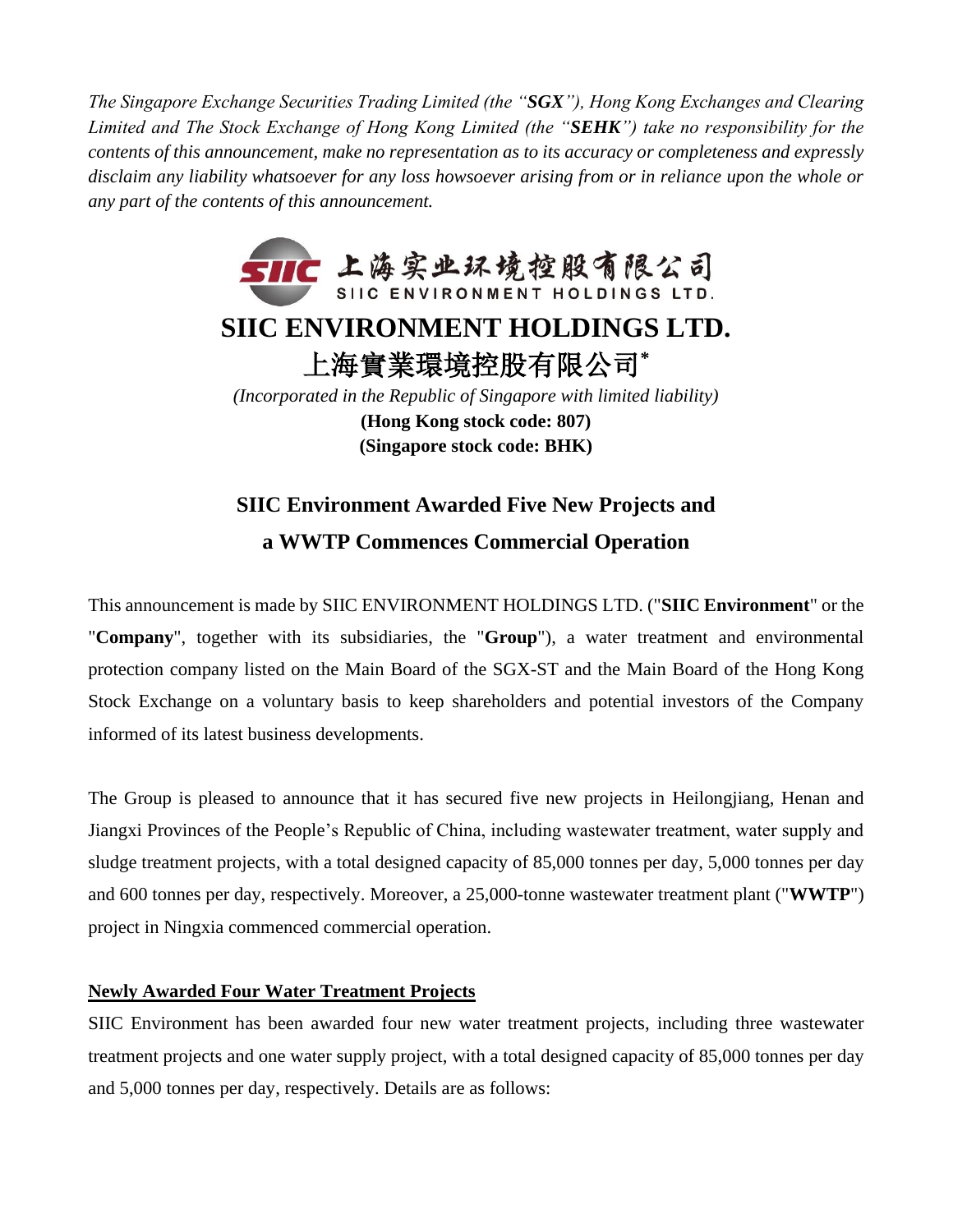- 1. The Company's 57.9687% indirectly owned subsidiary, Longjiang Environmental Protection Group Co, Ltd. ("**Longjiang Environmental Protection Group**") and its subsidiary Jiamusi Jiahan Environmental Protection Water Co., Ltd. have signed an agreement with the Management Committee of Jiamusi High-Tech Industrial Development Zone in Heilongjiang Province, regarding the Jiamusi City Gaoxin District WWTP Project ("**Jiamusi Gaoxin Project**"). With a designed capacity of 35,000 tonnes per day, the Jiamusi Gaoxin Project's discharge standard is Class I Standard A and the concession period will last for 30 years.
- 2. Longjiang Environmental Protection Group signed an agreement with the Yabuli Management Committee of Harbin City, Heilongjiang Province, in relation to the Yabuli Ski Resort Water Supply Plant O&M Project ("**Yabuli WS Project**"). The project has a designed capacity of 5,000 tonnes per day and will follow the "Standards for Drinking Water Quality" (《生活飲用水衛生 標準》). The O&M period will last for eight years.
- 3. The Company's 60% indirectly owned subsidiary, Ranhill Xianggang (Nanchang) Water Co., Ltd. signed an agreement with the Urban Management Bureau of Nanchang Town, Jiangxi Province, in regard of the Xiangtang Development Zone WWTP Project ("**Xiangtang Project**"), which is designed to have a capacity of 30,000 tonnes per day. The project will adopt a combination of build-operate-transfer ("**BOT**") model and O&M model. The first phase of the project, with a designed capacity of 750 tonnes per day, will adopt the O&M model, while the remaining part will adopt the BOT model. The project's discharge standard is Class I Standard A and the concession period will last from 14 June 2021 to 17 February 2038.
- 4. The Company's 60% indirectly owned subsidiary, Ranhill Wuchuang (Nanchang) Water Co., Ltd. signed an agreement with Urban Management Bureau of Nanchang Town, Jiangxi Province, in relation to the Wuyang Pioneer Park WWTP Project ("**Wuyang Project**"). The project has a total designed capacity of 20,000 tonnes per day and will adopt a combination of BOT model and O&M model. The first phase of the project, designed with a capacity of 5,000 tonnes per day, will adopt the O&M model while the remaining part will adopt the BOT model. The project's discharge standard is Class I Standard A and the concession period will last from 14 June 2021 to 17 February 2038.